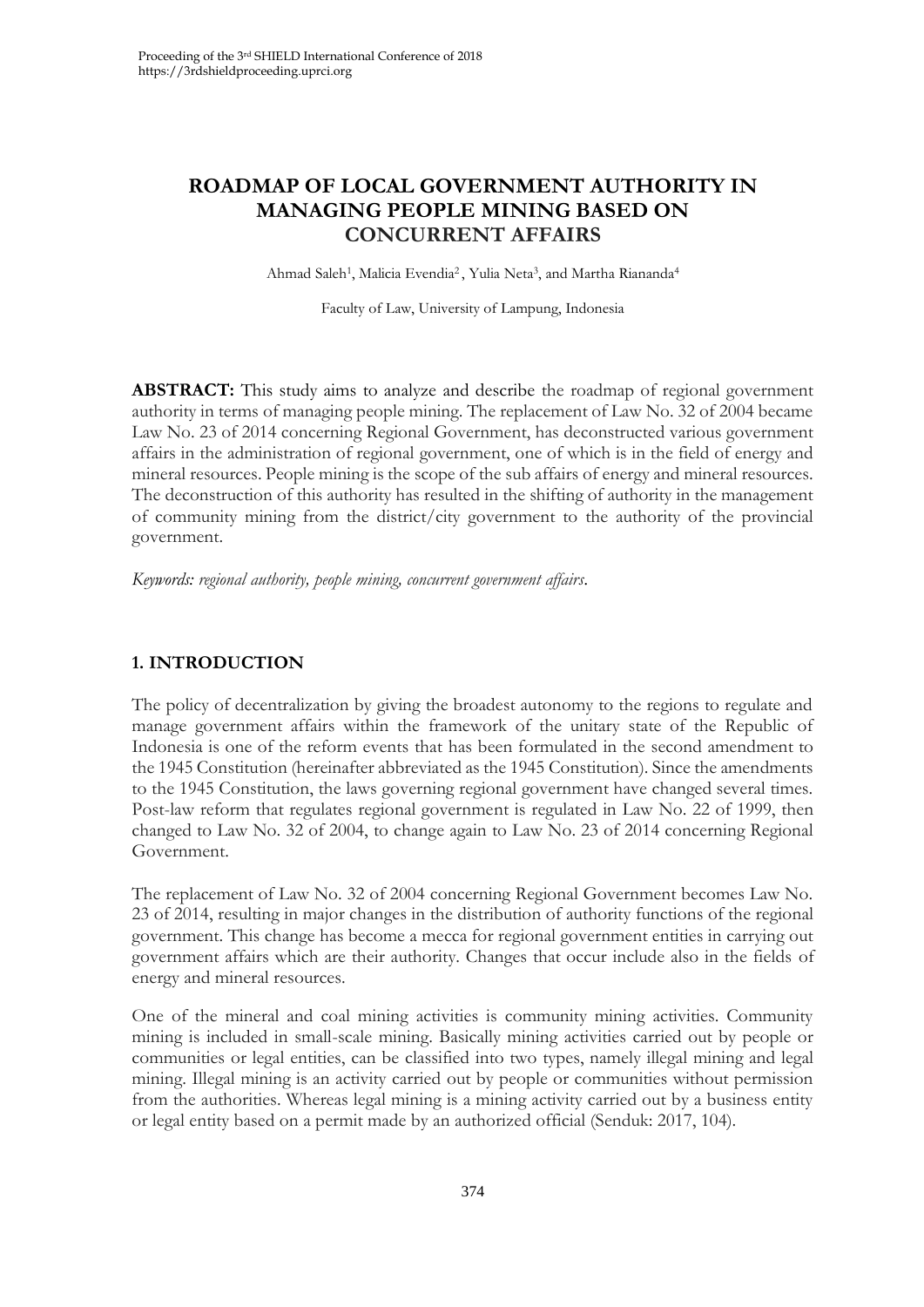Every person or company that does business in any field must have permission from the competent authority, namely the government. In this case, residents who carry out community mining business must apply for community mining permits. The existence of community mining permits is very important in order to minimize all the negative impacts caused by the people's mining process, and also in order to optimize the potential of people's mining. Thus, the government, especially the regional government, in this case plays an important role in the management of community mining.

To find out who has the authority in granting community mining permits, it is necessary to look at and review them based on the applicable laws and regulations, specifically the regional government laws that have undergone a change and deconstructed government affairs. This is important because all government actions must be based on authority. Based on the description stated above, the authors are interested in examining the roadmap of regional government authority in managing community mining on the basis of concurrent affairs through the provisions of laws governing regional governance.

## **2. LITERATURE REVIEW AND HYPOTHESIS DEVELOPMENT**

Philipus M. Hadjon argues that authority is obtained through three sources, namely: attribution, delegation, and mandate. The authority for attribution is usually outlined through the distribution of state power by constitution, the authority of delegates and mandates is the authority that comes from delegation (Hadjon: 1994, 4). The authority of the regional government in the framework of implementing regional autonomy, including in the case of community mining, is the authority granted by the legislation.

According to Bagir Manan, autonomy is the freedom and independence of lower government units to regulate and manage some government affairs. Government affairs that may be regulated and managed freely and independently, become the household affairs of the lower government units. But even though freedom and independence are the essence of the content of autonomy, but not independence, freedom and independence are freedom and independence in a greater union (Bagir Manan and Kuntara Magnar: 1997, 279). As stipulated in Article 9 paragraph (1) Law No. 23 of 2014, government affairs consist of absolute government affairs, concurrent government affairs, and general government affairs. Concurrent Government Affairs is Government Affairs which is divided between the central government and the provincial and district / city regions. Concurrent government affairs submitted to the regions are the basis for the implementation of regional autonomy. Concurrent government affairs which are the authority of the region consist of Mandatory Government Affairs and Preferred Government Affairs. This is as stated in Article 11 paragraph (1) of Law No. 23 of 2014.

One of the affairs that is a concurrent government affair is the matter in the field of energy and mineral resources including the affairs of community mining management. Mining arrangements on a national scale are regulated in Law No. 4 of 2009 concerning Mineral and Coal Mining. The people's mining activities are broadly classified into mineral mining and coal mining. The types of coal mining commodities include: solid bitumen, coal and young coal. Whereas mineral mining includes:

1. Metal mineral mining commodities consist of: Magnesium / Monasite, Potassium, Calcium, Gold, Copper, Silver, Platinum, Magnetite, Pyrite, Zirconium, Galena, Iron, and other metal minerals.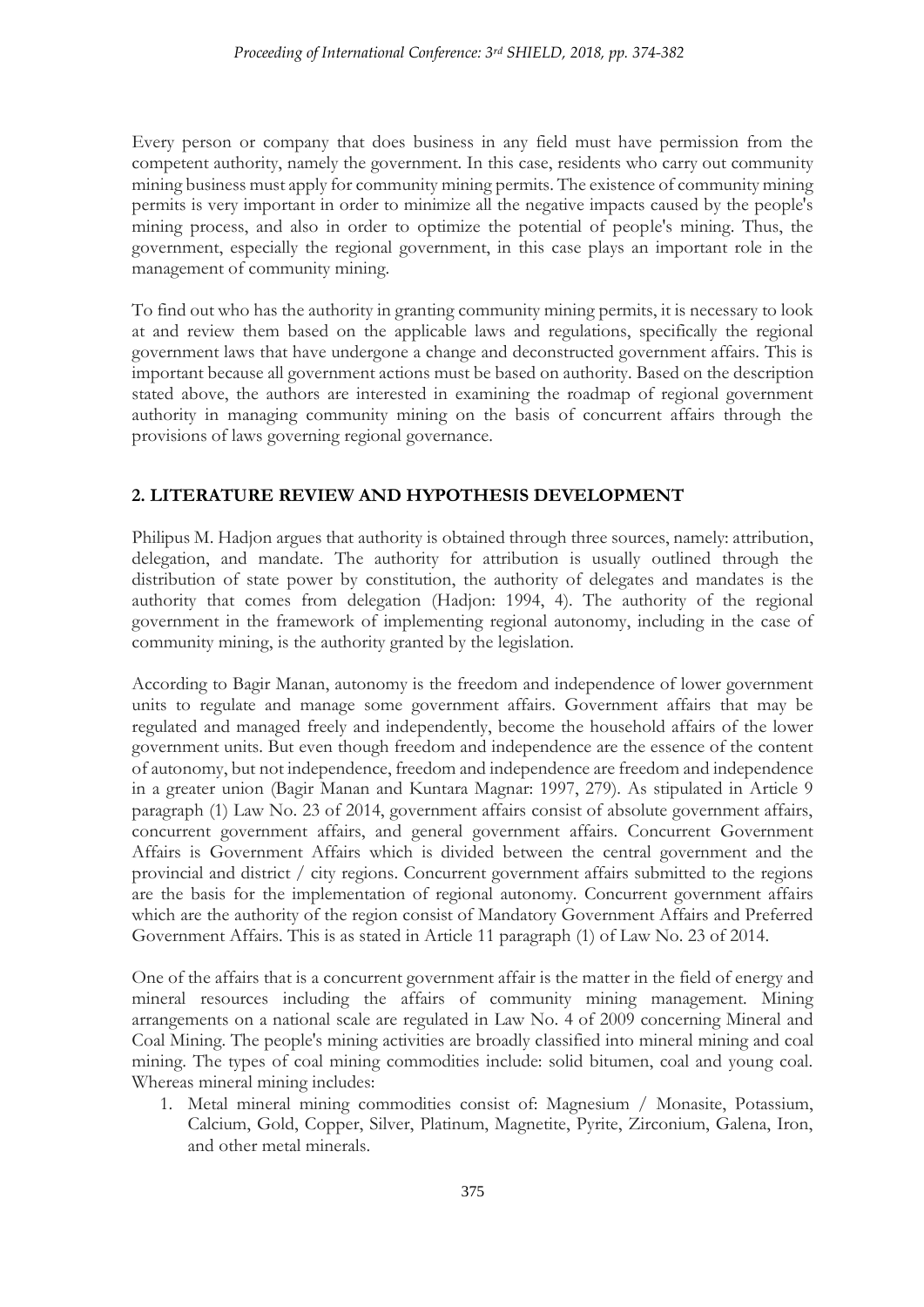- 2. Nonmetallic mineral mining commodities consist of: Quartz, Asbestos, Talc, Mica, Ball Clay, Fire Clay, Zeolite, Marble, Zircon, Kaolin, Feldspar, Gypsum, Dolomite, Calcite, Onix, Rijang, and other non-metallic minerals.
- 3. Rock mining commodities consist of: Tras, Gabro, Peridotite, Basalt, Marble, landfill, garnet, jade, mountain rock, large quarry, gravel excavated from hills, river gravel, river stones, river gravel sieves without sand, urug sand, natural sand gravel (sirtu), selected embankment material (soil), local soil deposit, red soil (laterite), limestone, clay, sand and other stones insofar as they do not contain metallic mineral elements, non-metallic mineral elements in amounts means in terms of the mining economy.

So basically government affairs that are delegated or delegated to regional governments certainly require an authority or power to implement them.

### **3. RESEARCH METHODS**

This research is conducted by corridor of doctrinal research which only use secondary data. The legal research model is a comprehensive and analytical study of primary legal materials and secondary legal materials. The problem approach uses statute approach and conceptual approach. The data were analyzed qualitatively by describing the data generated from the research into the form of explanation systematically so as to obtain a clear picture of the problem under study, the results of data analysis deductive concluded.

## **4. DISCUSSIONS AND ANALYSIS OF RESULTS**

Authority is the power of a certain group of people or power over a sector of government. While what is meant by authority is the power to do something public law (Anggriani: 2012, 88). Conceptually, the granting of autonomy to the regions in carrying out various governmental affairs aims to improve efficiency, foster democracy, equity, and justice in the implementation of various government affairs which are the authority of the regions. Therefore, it is hoped that through regional autonomy the conditions in the regions will improve. This expectation is not excessive, because the regions are very familiar with the potential and uniqueness of the region. Jesse C Ribbot, stated that decentralization is a way to increase efficiency and justice in natural resource management. Through efficiency and fairness, regional autonomy will have an impact on the welfare of the region (Ribot: 2004).

The regional government functions to regulate and carry out the administration of government in the region. The function of the Regional Government according to Law No. 23 of 2014 are:

- 1. Implementation of regional government by regional governments to regulate and manage government affairs based on the principle of autonomy and co-administration
- 2. Carrying out government based on the principle of autonomy to the greatest extent possible in the system and principles of the Unitary State of the Republic of Indonesia, except for the affairs of the absolute government and the chosen government.
- 3. In terms of carrying out concurrent government affairs, the central government and regional government have authority, financial, public services, natural resources and other resources.

Then, in developing the characteristics of decentralization and regional autonomy, there are at least two prerequisites that must be considered. First, it is given the authority to make decisions on matters relating to its area. Second, given the freedom to control and transfer the various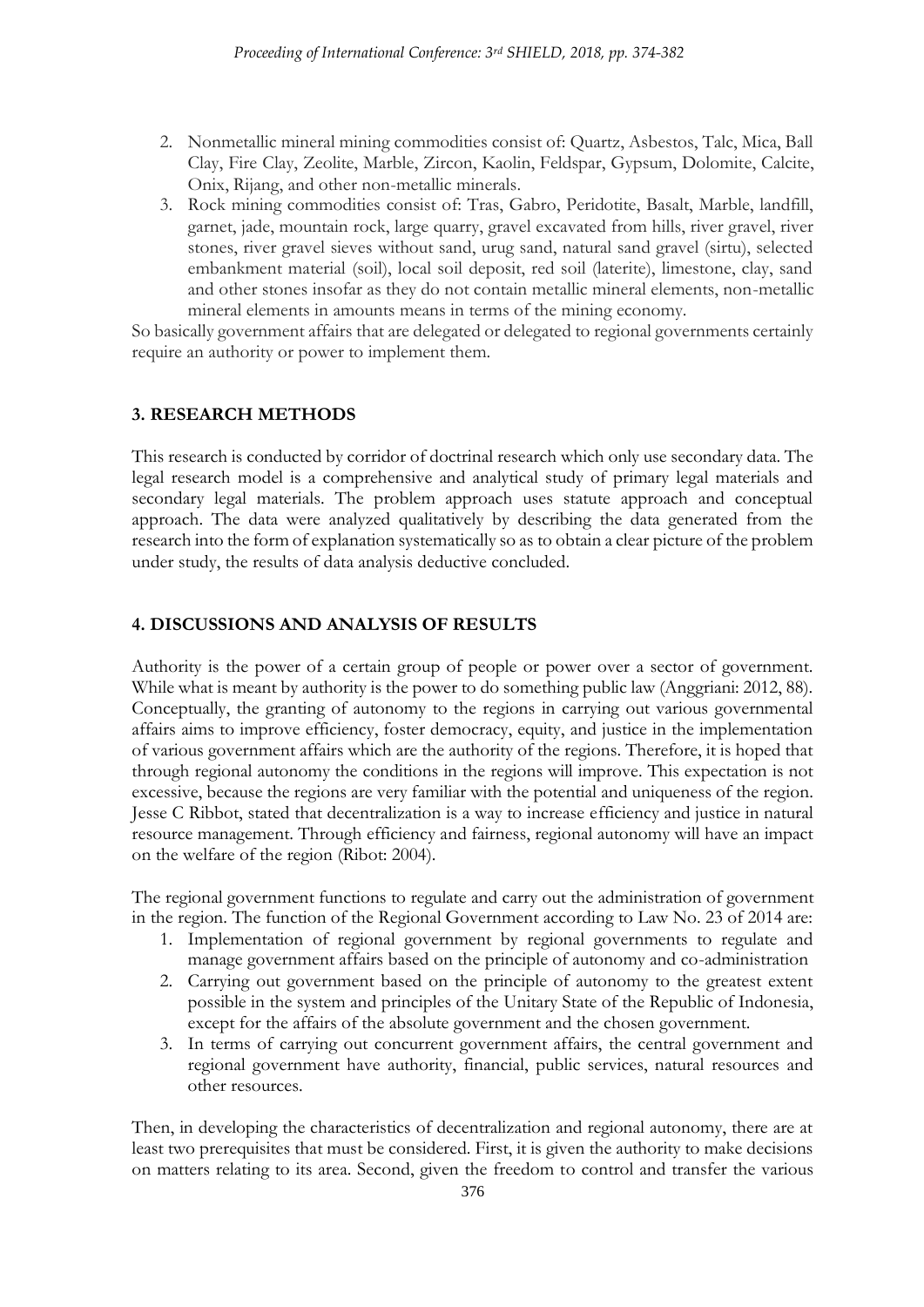potential sources of the region concerned (Huda: 2013, 92). In Article 9 of Law No. 23 of 2014 has been stipulated that:

- (1) Government Affairs consists of absolute government affairs, concurrent government affairs, and general government affairs.
- (2) Absolute government affairs as referred to in paragraph (1) are Government Affairs which are fully the authority of the Central Government.
- (3) Concurrent government affairs as referred to in paragraph (1) are Government Affairs which are divided between the Central Government and the Provincial and District Regions
- (4) Concurrent government affairs submitted to the regions are the basis for the implementation of Regional Autonomy.
- (5) General government affairs as referred to in paragraph (1) are Government Affairs which are under the authority of the President as head of government.

Based on these provisions, it can be seen that the regional government in the implementation of regional autonomy is based on concurrent affairs.

Concurrent government affairs are divided into compulsory government affairs and elected government affairs. In Article 12 paragraph (3) Law No. 23 of 2014, Preferred Government Affairs includes:

- a. marine and fisheries;
- b. tourism;
- c. agriculture;
- d. forestry;
- e. energy and Mineral Resources;
- f. trading;
- g. industry; and
- h. transmigration.

People's mining affairs are included in the field of energy and mineral resources affairs. In looking at the roadmap of regional government authority in community mining affairs, it will be presented in the form of a comparison table of regional authorities according to Law No. 32 of 2004 (as detailed in PP No. 38 of 2007) with Law No. 23 of 2014. This is aimed at making it clear that significant changes have occurred in the authority of the regional government in community mining.

The regional government is divided into provincial and regional governments. The following is a comparison table of the authority of the provincial government in the sub-sector of energy and mineral resources affairs based on Law No. 32 of 2004 and Law No. 23 of 2014, and a comparison table of the authority of the district government:

| Table 1. Table comparison of provincial government authority |  |
|--------------------------------------------------------------|--|
| sub-sector of energy and mineral resources affairs           |  |

| Law No. 32 of 2004                                                                                         | Law No. 23 of $2014$                                                                                                                              |
|------------------------------------------------------------------------------------------------------------|---------------------------------------------------------------------------------------------------------------------------------------------------|
| Making legislation in provincial areas<br>in the fields of minerals, coal,<br>geothermal and ground water. | Determination of areas<br>business licenses for mining non-<br>metallic minerals and rocks in 1<br>(one) province and sea area up to<br>12 miles. |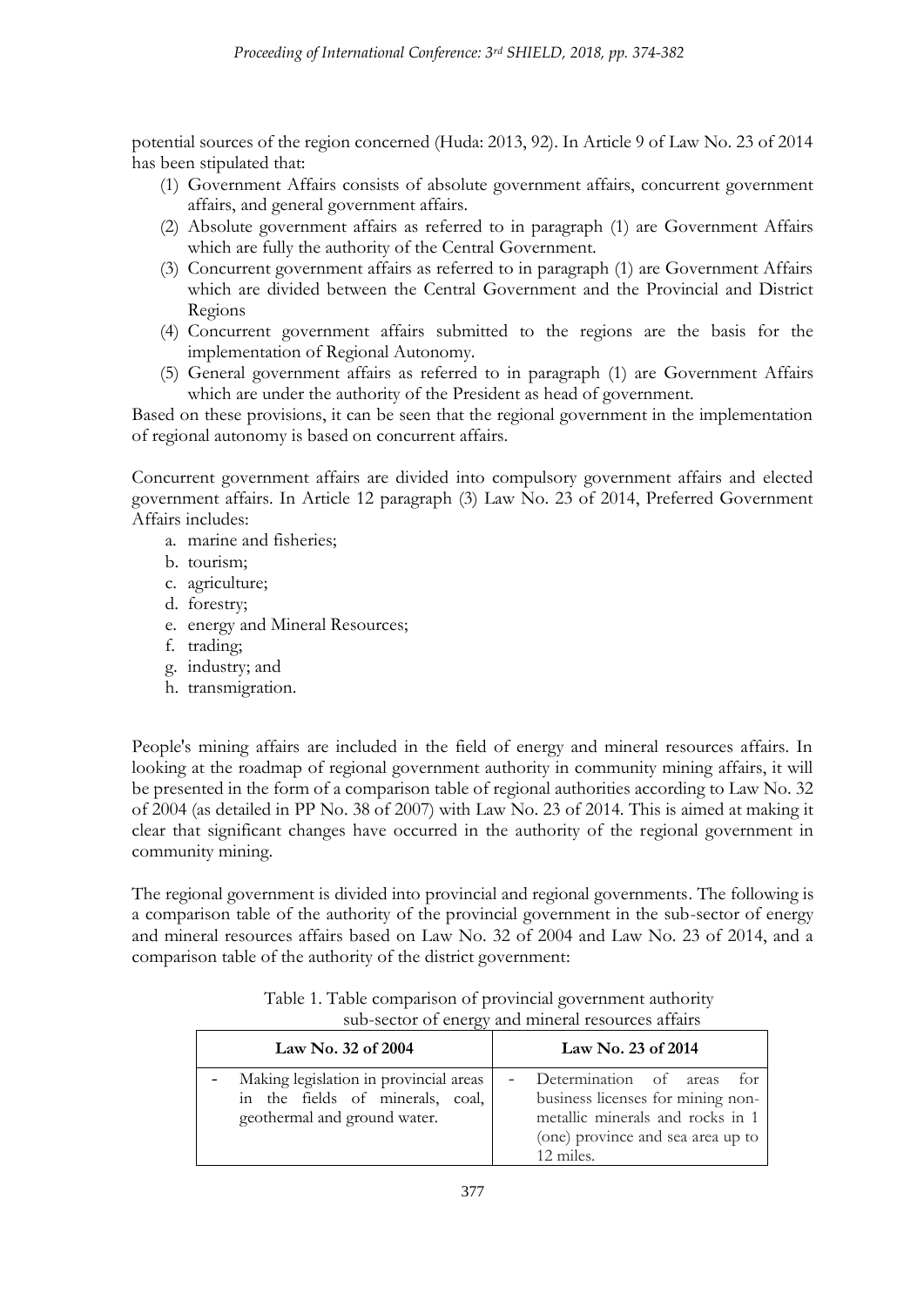- Compilation of data and information on mineral and coal and geothermal mining business across districts.
- Compilation of data and information on groundwater basins across districts.
- Provision of technical recommendations for drilling permits, excavation permits and permits for plastering springs in groundwater basins across districts.
- Granting of mineral, coal and geothermal mining business licenses in cross-regency  $\overline{\smash{)}\ }$  city areas and at the most 12 (twelve) nautical miles measured from the coastline towards the open sea and / or towards the islands waters.
- Provision of mineral and coal mining business licenses for production operations, which have direct environmental impacts across districts / cities and at the most 12 (twelve) nautical miles measured from the coastline towards the open sea and / or towards the islands waters.
- Fostering and supervising the implementation of mineral, coal and geothermal mining business licenses in areas across districts / cities and at the most 12 (twelve) nautical miles measured from the coastline towards the open sea and / or towards the islands.
- Granting permits for mineral, coal and geothermal mining business entities in the context of Foreign Investment (PMA) and Domestic Investment (PMDN) across districts / cities.
- Management, guidance and supervision of the implementation of business licenses for mineral, coal and geothermal mining services in the context of investment across districts / cities.
- Fostering and supervising occupational safety and health, mining environment including postmining land reclamation, conservation and increasing added value for mineral, coal and
- Issuance of metal and coal mineral mining business licenses in the framework of domestic investment in regional mining business permit areas within 1 (one) provincial area including sea areas up to 12 nautical miles.
- Issuance of business licenses for non-metallic minerals and rocks in the context of domestic investment in mining business permit areas within 1 (one) provincial area including sea areas up to 12 nautical miles.
- Issuance of community mining permits for metal mineral commodities, coal, non-metallic minerals and rocks in the community mining area.
- Issuance of mining business licenses for special production operations for processing and refining in the context of domestic investments whose mining commodities originate from the same 1 (one) province.
- Issuance of mining services business licenses and registered certificates in the context of domestic investment in the business activities in 1 (one) province.
- Determination of benchmark prices for non-metallic minerals and rocks.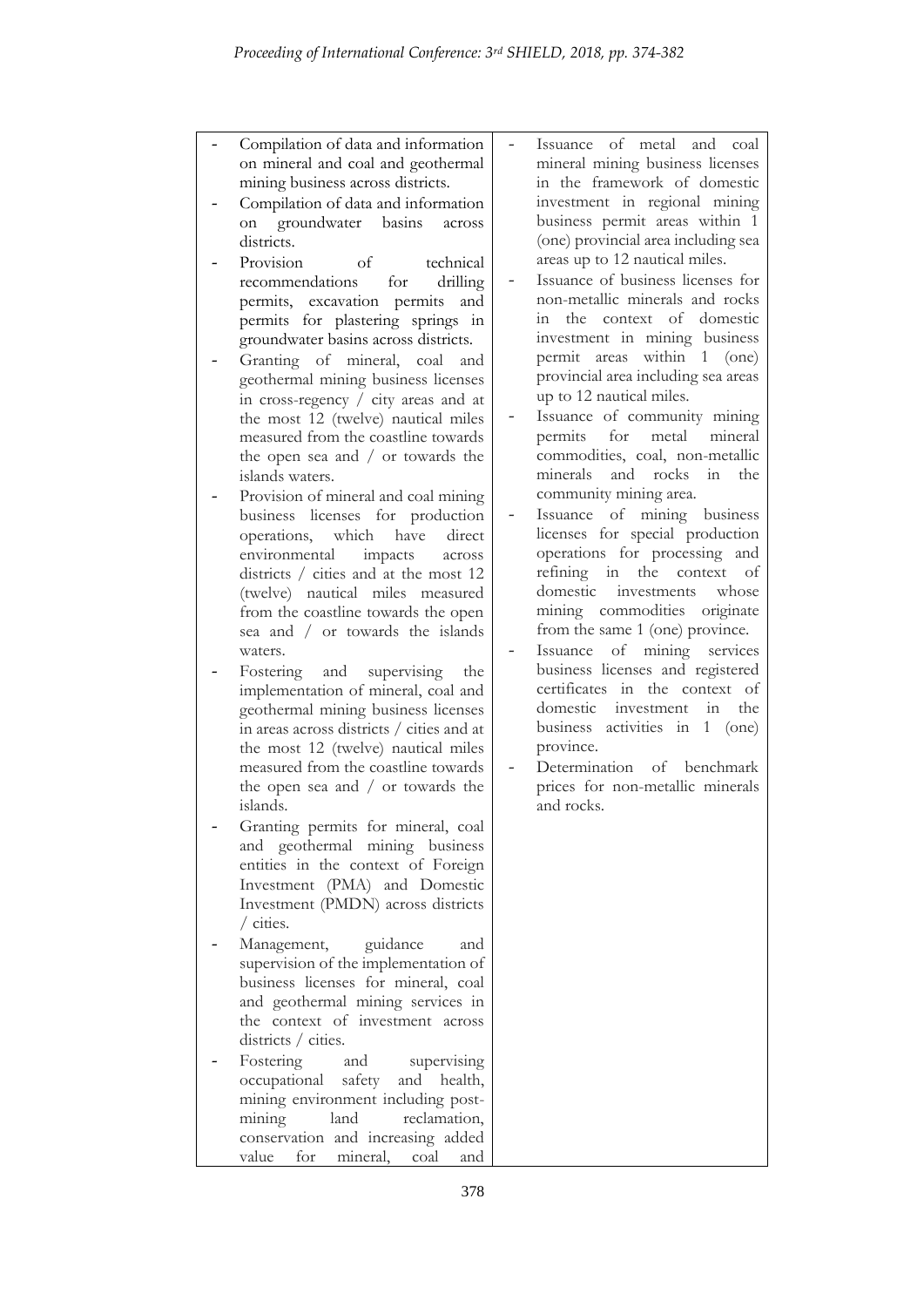| geothermal mining businesses, in<br>areas across districts / cities or that<br>have regional impacts.<br>Fostering and supervising<br>the<br>exploitation of KPs across districts /<br>cities.<br>Fostering<br>and<br>supervising<br>safety<br>occupational<br>and health,<br>mining environment including post-<br>mining<br>land<br>reclamation.<br>conservation and increasing value<br>added to KP across districts / cities.<br>Determination<br>of<br>groundwater<br>conservation areas across districts /<br>cities.<br>Fostering<br>supervising<br>and<br>the<br>implementation of mineral and coal<br>mining<br>business<br>licenses<br>for<br>production operations, as well as<br>geothermal energy which has direct<br>environmental<br>impacts<br>across<br>districts / cities.<br>Determination<br>of<br>the value<br>οf<br>groundwater<br>acquisition<br>111<br>groundwater basins across districts /<br>cities.<br>Management of data and information<br>on minerals, coal, geothermal and<br>ground water as well as exploitation |  |
|----------------------------------------------------------------------------------------------------------------------------------------------------------------------------------------------------------------------------------------------------------------------------------------------------------------------------------------------------------------------------------------------------------------------------------------------------------------------------------------------------------------------------------------------------------------------------------------------------------------------------------------------------------------------------------------------------------------------------------------------------------------------------------------------------------------------------------------------------------------------------------------------------------------------------------------------------------------------------------------------------------------------------------------------------|--|
| and GIS of mining work areas in the<br>province.<br>Determination of geothermal and<br>ground water potential and balance<br>of resources and reserves of minerals<br>and coal in the province.                                                                                                                                                                                                                                                                                                                                                                                                                                                                                                                                                                                                                                                                                                                                                                                                                                                    |  |
| Appointment and guidance of mine<br>inspectors and fostering provincial<br>functional positions.                                                                                                                                                                                                                                                                                                                                                                                                                                                                                                                                                                                                                                                                                                                                                                                                                                                                                                                                                   |  |

Source: data processed

Table 2. Table of comparison of authority of district/city regional governments sub-sector of energy and mineral resources affairs

| Law No. 32 of 2004                                                                                                                                                                                                                             | Law No. 23 of $2014$ |
|------------------------------------------------------------------------------------------------------------------------------------------------------------------------------------------------------------------------------------------------|----------------------|
| Making legislation in regency/city<br>areas in the fields of minerals, coal,<br>geothermal and ground water.<br>Compilation of data and information<br>on the working area of mineral and<br>coal mining and geothermal<br>regency/city scale. |                      |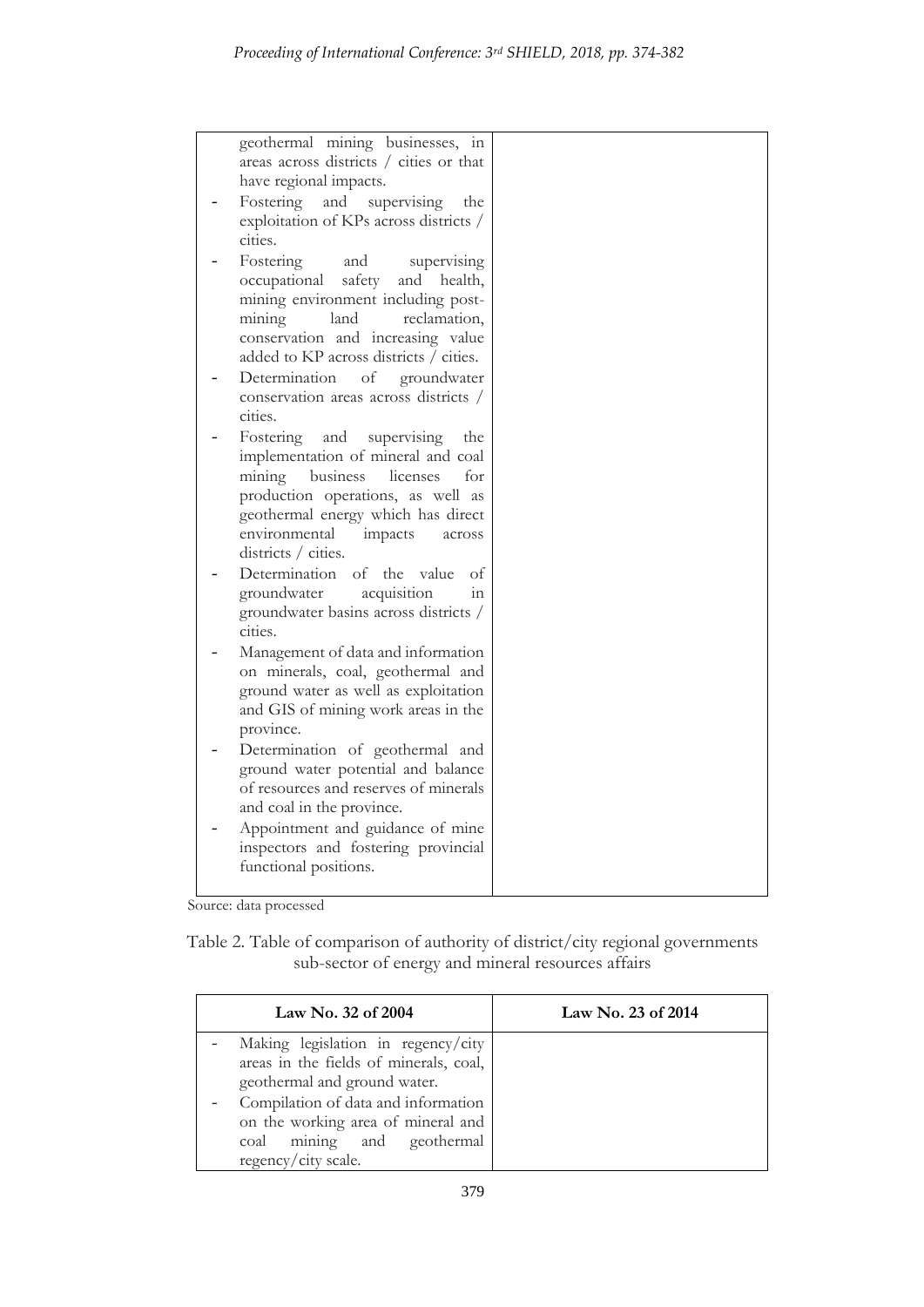| Preparation of data and information                                             |  |
|---------------------------------------------------------------------------------|--|
| on groundwater basin district scale                                             |  |
| Provision<br>of<br>technical                                                    |  |
| recommendations<br>drilling<br>for                                              |  |
| permits, excavation permits<br>and<br>sprinkling permits for groundwater        |  |
| basins in regency/city areas.                                                   |  |
| Provision of mineral, coal<br>and                                               |  |
| geothermal mining business licenses                                             |  |
| in the regency/city area and $1/3$ (one                                         |  |
| third) of the provincial authority.                                             |  |
| Provision of mineral mining and coal                                            |  |
| mining permits for<br>production                                                |  |
| operations,<br>which<br>direct<br>have                                          |  |
| environmental<br>impacts<br>the<br>on                                           |  |
| regency/city area and $1/3$ (one third)                                         |  |
| of the provincial authority.                                                    |  |
| Fostering<br>and<br>supervising<br>the<br>implementation of mineral, coal and   |  |
| geothermal mining business licenses                                             |  |
| in the regency/city area and $1/3$ (one                                         |  |
| third) of the provincial authority.                                             |  |
| Granting<br>permits<br>for<br>business                                          |  |
| entities<br>mineral,<br>coal<br>111<br>and                                      |  |
| geothermal mining services in the                                               |  |
| framework of PMA and PMDN in                                                    |  |
| the regency/city area.                                                          |  |
| Management,<br>guidance<br>and<br>supervision of the implementation of          |  |
| business licenses for mineral, coal                                             |  |
| and geothermal mining services in                                               |  |
| the context of investment in the                                                |  |
| regency/city area.                                                              |  |
| Fostering<br>supervising<br>and                                                 |  |
| occupational<br>safety<br>and<br>health,                                        |  |
| mining environment including post-                                              |  |
| land<br>reclamation,<br>mining                                                  |  |
| conservation and increasing added                                               |  |
| value to mineral, coal and geothermal<br>mining businesses in the district/city |  |
| area.                                                                           |  |
| Fostering<br>supervising<br>KP<br>and                                           |  |
| concessions in the district $\frac{1}{1}$ city area.                            |  |
| Guidance<br>supervision<br>and<br>оf                                            |  |
| Occupational Safety and Health,                                                 |  |
| mining environment including post-                                              |  |
| land<br>reclamation,<br>mining                                                  |  |
| conservation and increase in added                                              |  |
| value to KP within the district/city                                            |  |
| area.                                                                           |  |
| Determination<br>οf<br>groundwater<br>conservation<br>within<br>the<br>areas    |  |
| district/city area.                                                             |  |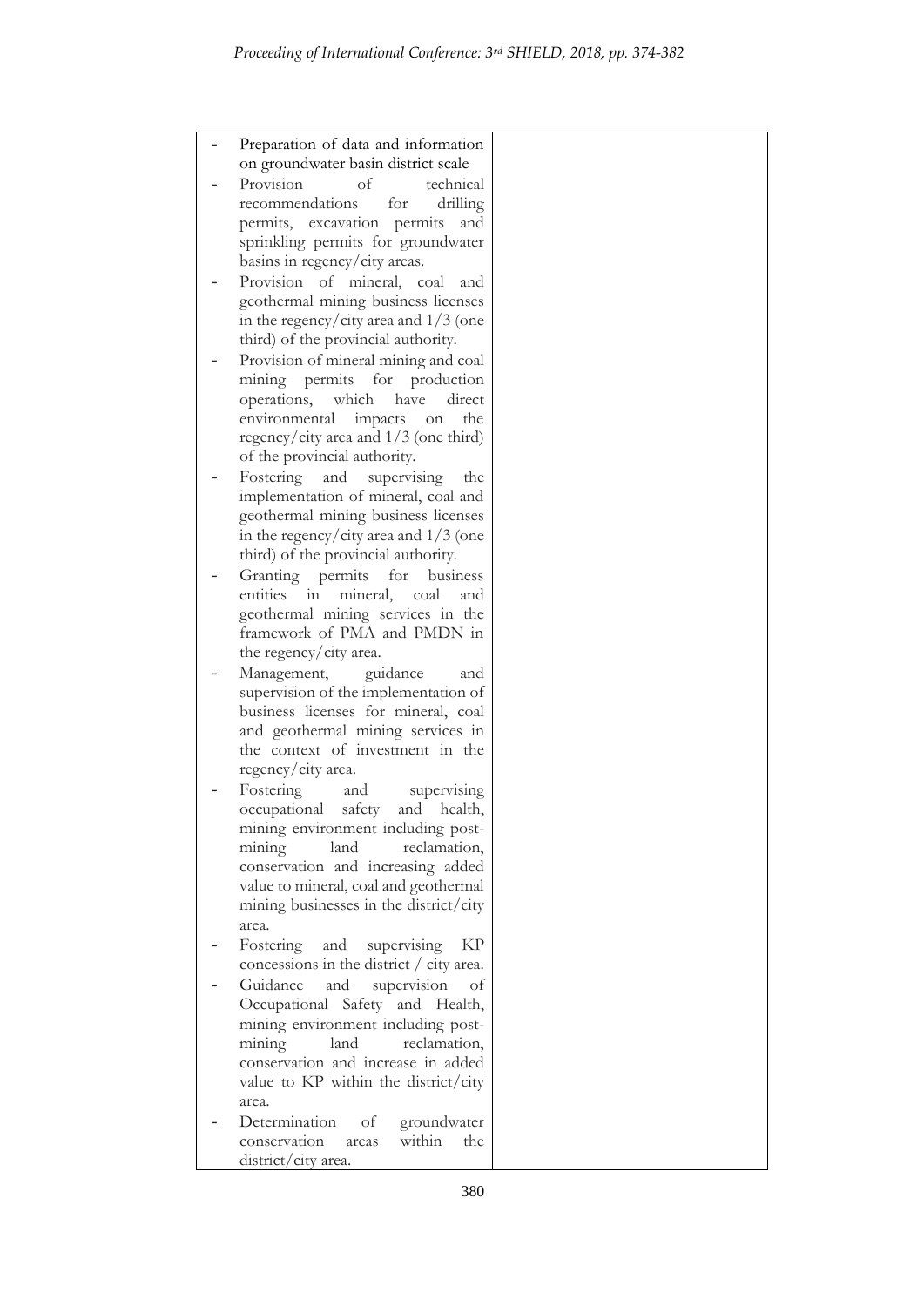| Fostering and supervising<br>the      |  |
|---------------------------------------|--|
| implementation of mineral and coal    |  |
| mining business licenses<br>for       |  |
| production operations, as well as     |  |
| geothermal energy which directly      |  |
| impacts the environment in the        |  |
| district/city area.                   |  |
| Determination of the value<br>οf      |  |
| groundwater acquisition<br>111        |  |
| groundwater basins within<br>the      |  |
| district/city area.                   |  |
| Management of data and information    |  |
| on minerals, coal, geothermal and     |  |
| ground water and exploitation and     |  |
| SIG of mining work areas in the       |  |
| district/city area.                   |  |
| Determination of geothermal and       |  |
| ground water potential and balance    |  |
| of resources and reserves of minerals |  |
| and coal in the regency/city area.    |  |
| Appointment and development of        |  |
| mine inspectors and fostering         |  |
| district/city functional positions.   |  |
|                                       |  |

Source: data processed

Based on the table above, it can be seen that the replacement of Law No. 32 of 2004 becomes Law No. 23 of 2014 has deconstructed concurrent government affairs in the sub-sectors of energy and minerals, especially community mining. The position of the regional government in the management of community mining can be seen from the lack of authority of the regional government to determine whether or not the issuance of a permit for community mining. Government uses permits as a juridical tool for driving citizens' behavior (Berge: 1992, 2).

Different from Law No. 32 of 2004, in Law No. 23 of 2014 the regency/city government does not have any authority in the sub-affairs of energy and mineral resources including community mining. With the enactment of Law No. 23 of 2014, the regulation of the authority of community mining at the level of the district/city government is taken over by the provincial government which is the representative of the central government.

Legislation is a source of authority for local governments in carrying out regional government affairs. Government actions must be based on norms of authority which form the basis of the legitimacy of government actions. The authority obtained from the legislation is formal legality, meaning that it legitimizes government actions in this case the management of community mining.

### **5. CONCLUSIONS**

Based on the previous section, it can be concluded that the replacement of Law No. 32 of 2004 becomes Law No. 23 of 2014 has changed the authority of community mining which originally existed in the district/city government to become the authority of the provincial government.